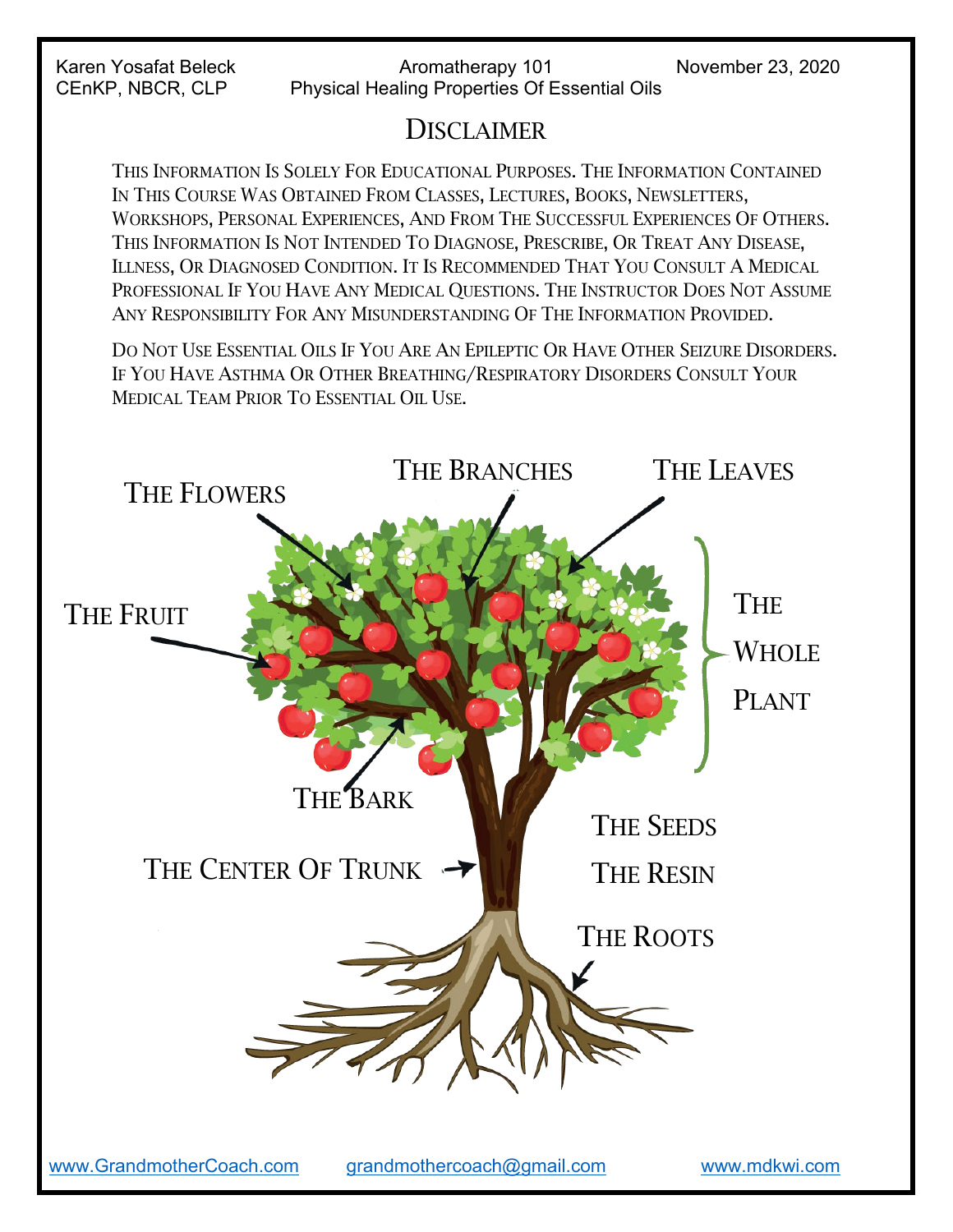Karen Yosafat Beleck **Aromatherapy 101** November 23, 2020<br>CEnKP, NBCR, CLP Physical Healing Properties Of Essential Oils Physical Healing Properties Of Essential Oils

# PHYSICAL HEALING PROPERTIES

MULTI FACETED POWERFUL ANTIOXIDANT

SMALL MOLECULAR SIZE ANTIMICROBIAL

LIPID SOLUBLE DETOXIFICATION

CARRY OXYGEN HORMONE LIFE EFFECTS

PURIFY AIR RAISE BODY'S ENERGY VIBRATION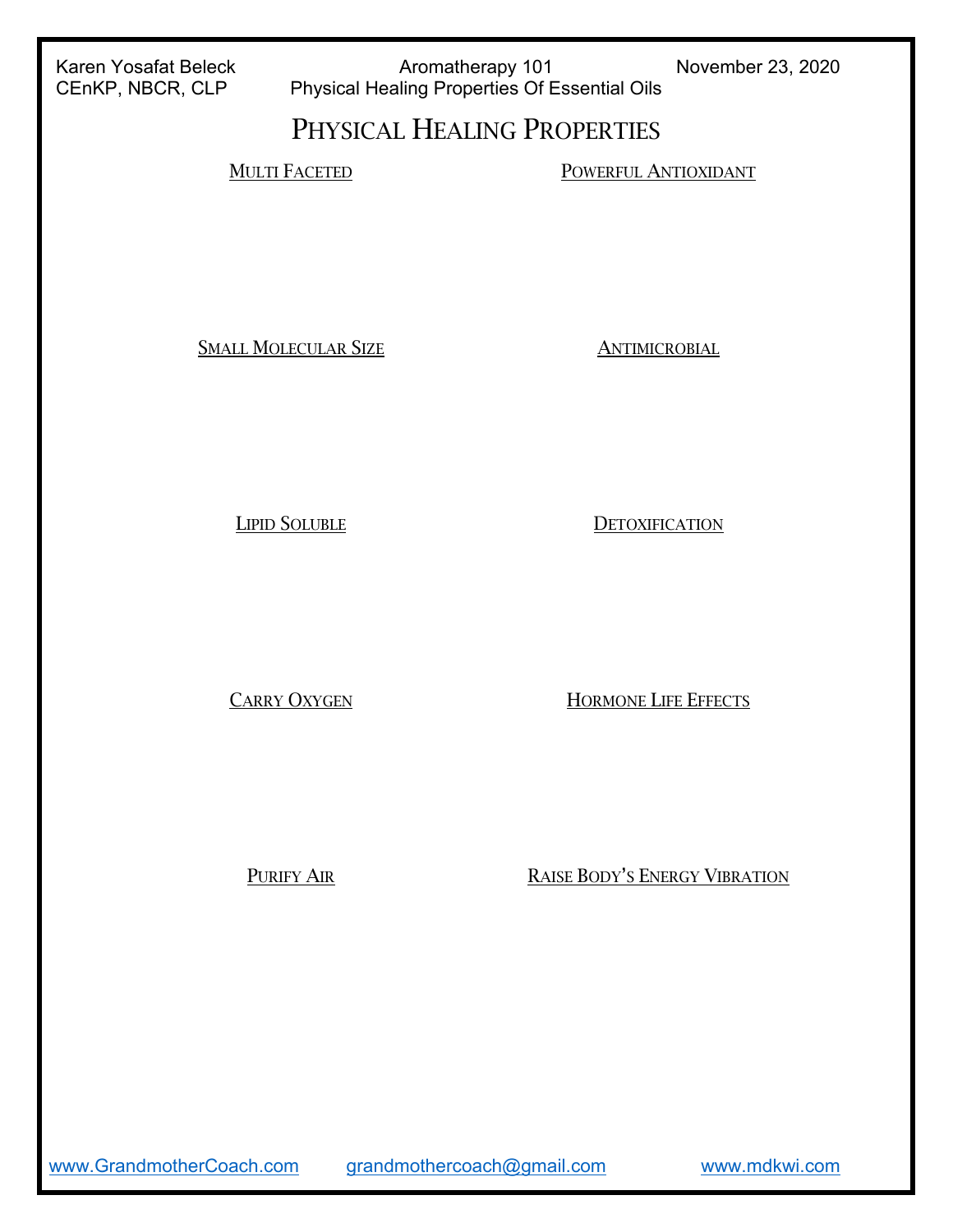Karen Yosafat Beleck **Aromatherapy 101** November 23, 2020<br>CEnKP, NBCR, CLP Physical Healing Properties Of Essential Oils Physical Healing Properties Of Essential Oils

## THERAPEUTIC VS NON-THERAPEUTIC

THERAPEUTIC GRADE NON-THERAPEUTIC GRADE

CULTIVATION AND HARVEST

**EXTRACTION** 

#### **TESTING**

ISO – INTERNATIONAL STANDARDS ORGANIZATION

AFNOR – ASSOCIATION FRENCH NORMALIZATION ORGANIZATION REGULATION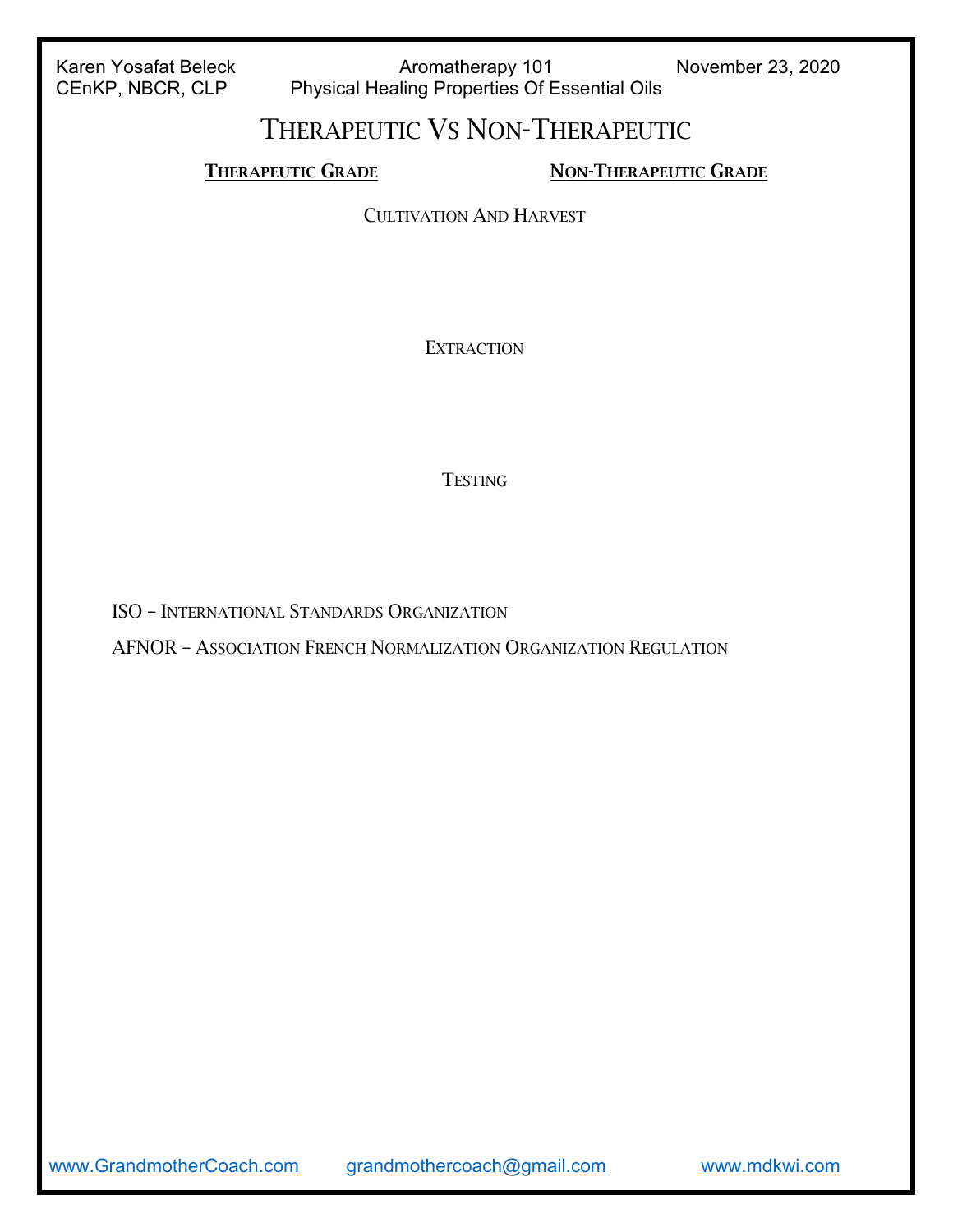## SAFETY AND APPLICATION PRECAUTIONS

- USE ONLY THERAPEUTIC GRADE OILS
- USE ORGANIC GRADE PURE OIL WHEN USING ESSENTIAL OILS. EXAMPLES OF CARRIER OILS ARE GRAPESEED OIL, JOJOBA OIL, ALMOND OIL
- KEEP ESSENTIAL OILS IN BOTTLES THAT CAN BE SEALED TIGHTLY
- STORE ESSENTIAL OILS IN A COOL LOCATION
- STORE ESSENTIAL OILS AWAY FROM LIGHT SOURCES
- KEEP ESSENTIAL OILS OUT OF REACH OF CHILDREN
- ALWAYS SKIN TEST BEFORE USING ESSENTIAL OILS. SKIN TEST BY PLACING A FEW DROPS OF ESSENTIAL OILS ON THE INSIDE OF THE ELBOW. UNDILUTED ESSENTIAL OILS MAY CAUSE SKIN ALLERGIES.
- CITRUS OILS MAY CAUSE SUN SENSITIVITY AND/OR SKIN DISCOLORATION. DO NOT EXPOSE TREATED AREA TO UV RAYS WITHIN 3 TO 4 DAYS OF APPLICATION.
- ONLY INGEST ESSENTIAL OILS IF THEY ARE APPROVED AS A FOOD ADDITIVE BY THE FDA OR ARE CERTIFIED GRAS
- DO NOT PUT ESSENTIAL OILS IN YOUR EYES OR EARS. IF ESSENTIAL OILS GET IN YOUR EYES, PUT A DROP OF CARRIER OIL INTO YOUR EYE. DO NOT FLUSH WITH WATER.
- DO NOT PUT ESSENTIAL OILS DIRECTLY INTO WATER. MIX WITH BATH GEL BASE OR EPSOM SALTS.
- HEALTH CONDITIONS: ALWAYS CONSULT YOUR MEDICAL TEAM PRIOR TO USE.
	- o PREGNANT: CERTAIN OILS SHOULD NOT BE USED. READ LABELS PRIOR TO USE
	- o HEART CONDITION, HIGH BLOOD PRESSURE: CERTAIN OILS SHOULD NOT BE USED. READ LABELS PRIOR TO USE
	- o EPILEPTIC, SEIZURE DISORDERS: CERTAIN OILS SHOULD NOT BE USED. CONSULT YOUR MEDICAL TEAM PRIOR TO USE.
	- o ASTHMA, BREATHING/RESPIRATORY DISORDERS: DO NOT INHALE OILS. CONSULT YOUR MEDICAL TEAM PRIOR TO USE.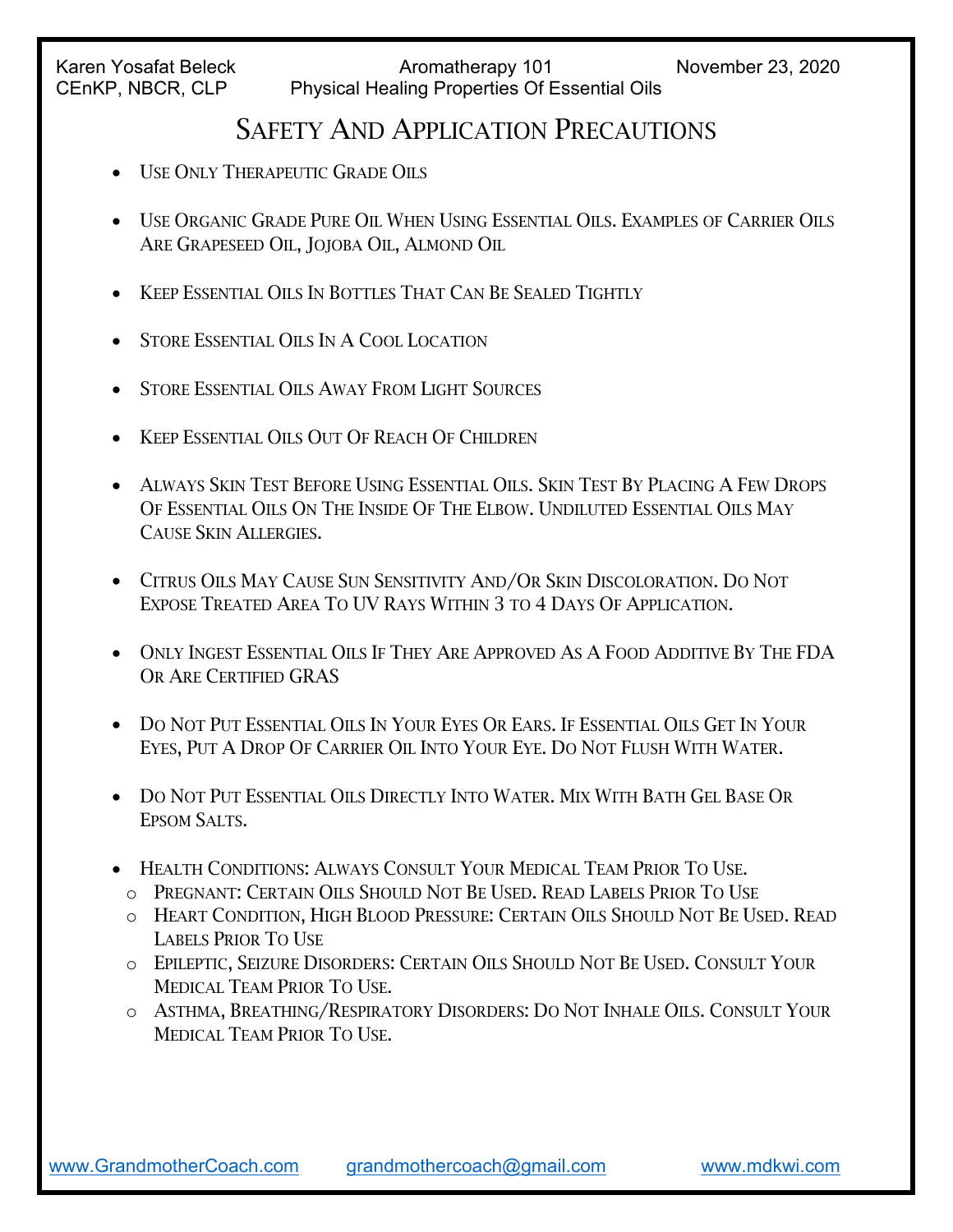### APPLICATION

- TOPICAL APPLICATIONS
	- o NEAT
		- **1 TO 4 DROPS ON LOCATION OR REFLEX POINTS**
	- o DILUTED
		- **2 TO 6 DROPS INTO 1 TEASPOON OF CARRIER OIL**
	- o COMPRESS
		- **APPLY NEAT OR DILUTED TO LOCATION**
		- **COVER WITH DAMP WARM TOWEL**
		- **COVER WITH DRY TOWEL**
		- COVER FOR 15 TO 60 MINUTES
	- o BATH OR FOOT SOAK
		- **2 TO 3 DROPS TO UNSCENTED BATH GEL BASE OR 1 CUP EPSOM SALTS**
		- **PUT INTO WARM RUNNING WATER**
- INHALATION THERAPY
	- o DIRECT INHALATION
		- 2 DROPS IN LEFT PALM
		- RUB CLOCKWISE WITH RIGHT FINGERS
		- CUP HANDS
		- INHALE DEEPLY
	- o INDIRECT INHALATION
		- 1 TO 2 DROPS APPLIED TO: CLOTHING, NECK, BEHIND EARS, ON NOSE, FACE CREAMS, OR PILLOW AT BEDTIME
	- o STEAM INHALATION
		- 2 DROPS INTO HOT, NOT BOILING, WATER
		- PLACE HEAD OVER BOWL
		- COVER HEAD AND BOWL WITH TOWEL
		- INHALE VAPORS
		- KEEP EYES CLOSED
	- o DIFFUSING
		- USE IN COLD AIR DIFFUSER
		- USE IN HUMIDIFIER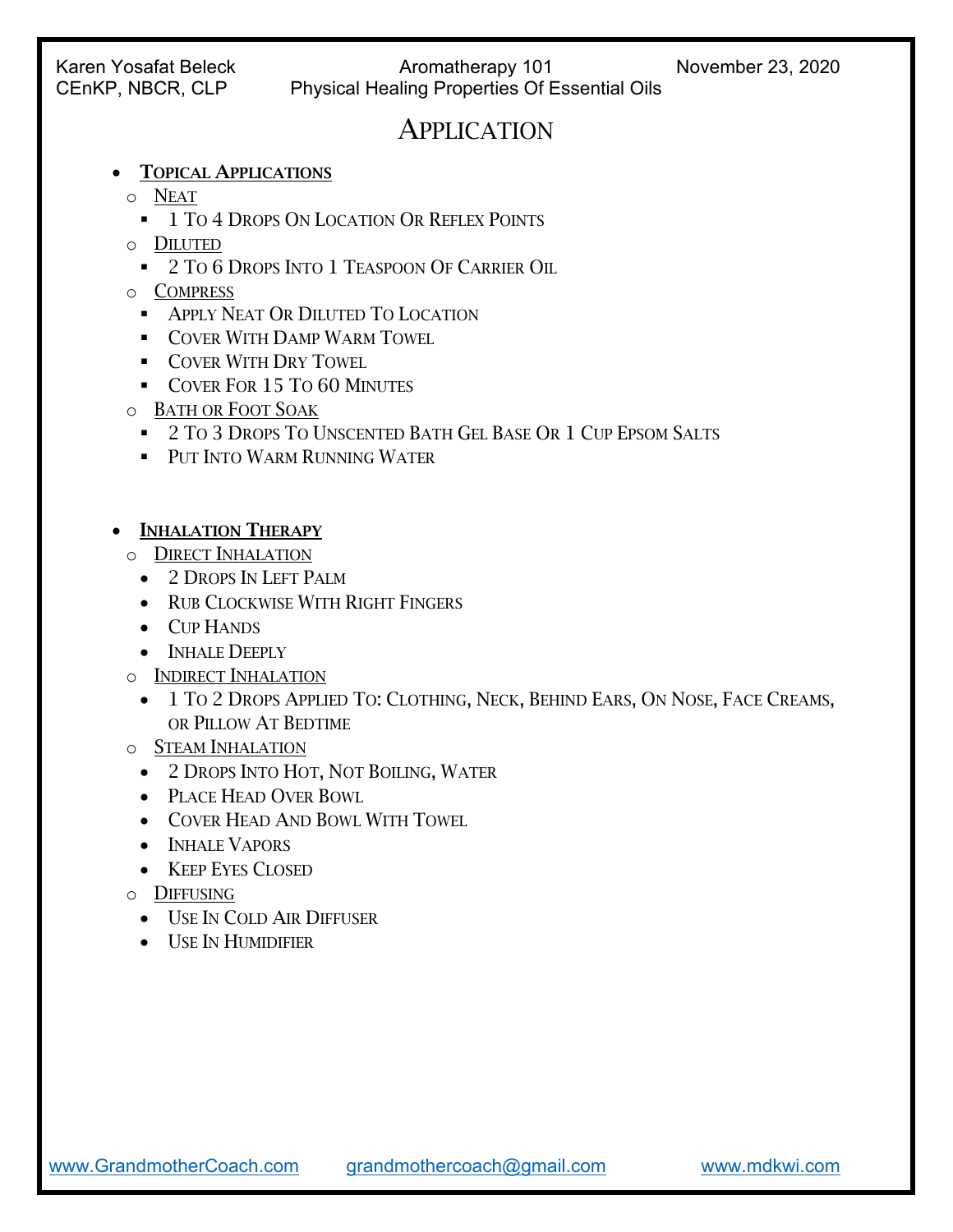### APPLICATION

#### • INTERNAL CONSUMPTION

- o USE GRAS OR FDA FOOD ADDITIVE CERTIFIED ONLY
- o 1 DROP OF NEAT ON TONGUE
- o 1 DROP IN 1 TEASPOON HONEY OR CARRIER OIL
- o 1 DROP IN 4 OZ OF LIQUID

#### • AS CONJUNCTION WITH OTHER THERAPIES

- o ACUPRESSURE AND ACUPUNCTURE
	- APPLY NEAT OIL TO FINGERS OR NEEDLES.
	- SELECT APPROPRIATE OILS/BLENDS FOR CONDITION AND ENERGY MERIDIANS.
- o REFLEXOLOGY
	- APPLY DILUTED OIL ON ENTIRE FOOT OR NEAT OIL ON COMPLETE REFLEX AREA.
- SELECT APPROPRIATE OILS/BLENDS FOR CONDITION OR FOR OVERALL WELLNESS o BODY WRAP
	- SELECT APPROPRIATE OILS/BLENDS FOR CONDITION OR FOR OVERALL WELLNESS
	- 2 TO 4 DROPS TO BODY WRAP MIXTURE
- SELECT APPROPRIATE OILS/BLENDS FOR CONDITION OR FOR OVERALL WELLNESS o MASSAGE
	- 4 TO 6 DROPS TO 1 OZ OF CARRIER OIL FOR OVERALL WELLNESS
	- 1 TO 2 DROPS NEAT OIL TO SKIN, COVER WITH LAYER OF CARRIER OIL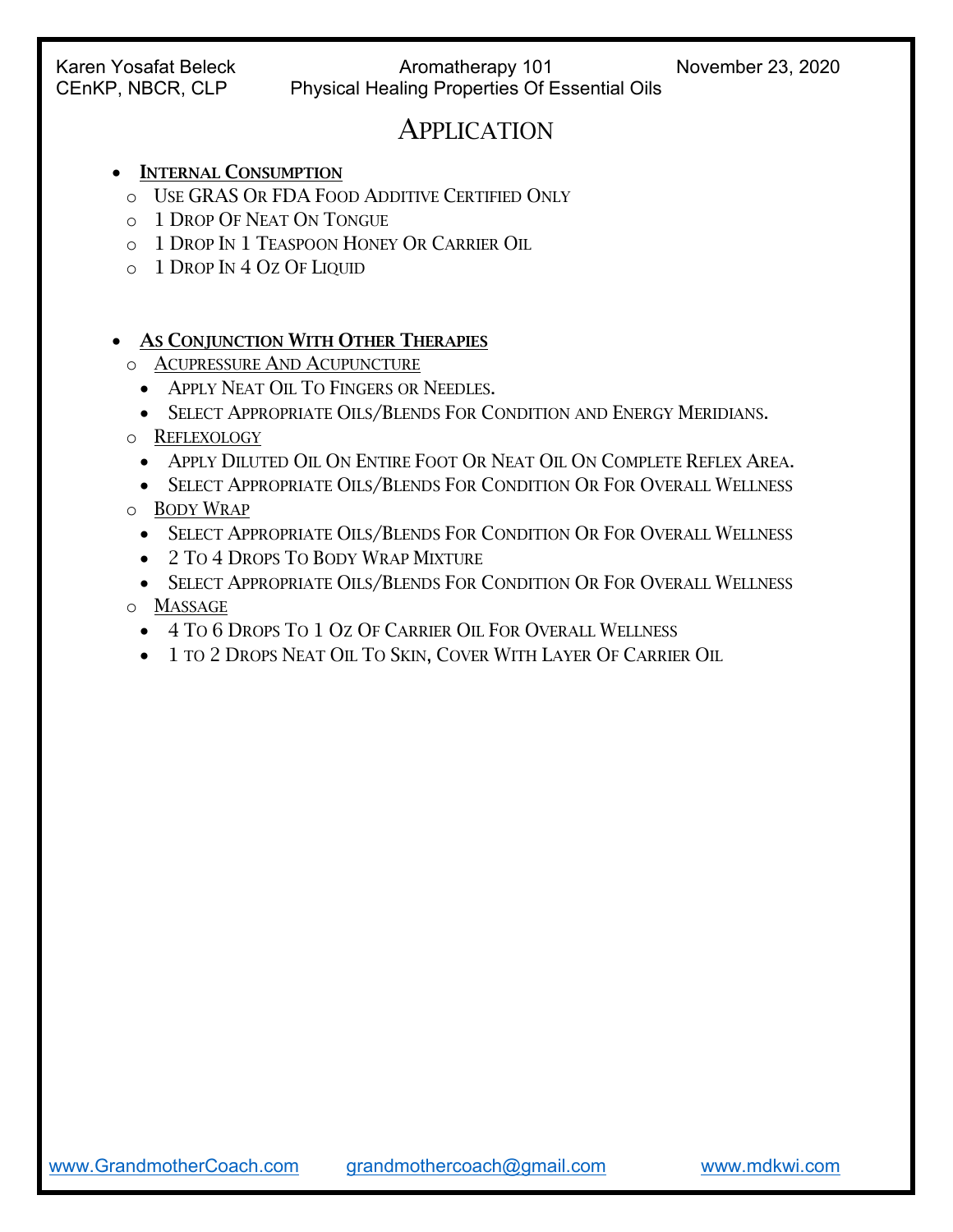| <b>Karen Yosafat Beleck</b><br>CEnKP, NBCR, CLP | Aromatherapy 101<br>November 23, 2020<br>Physical Healing Properties Of Essential Oils |
|-------------------------------------------------|----------------------------------------------------------------------------------------|
|                                                 | <b>10 MOST COMMON ESSENTIAL OILS</b>                                                   |
| <b>EXTRACTION METHOD</b>                        | <b>LEMON ESSENTIAL OIL</b><br><b>COLD PRESSED FROM RIND</b>                            |
| <b>SUGGESTED APPLICATION</b>                    | TOPICAL, INHALATION, INTERNAL                                                          |
| <b>CAUTION</b>                                  | PHOTOSENSITIVITY                                                                       |
| <b>HEALTH BENEFITS</b>                          |                                                                                        |
|                                                 |                                                                                        |
|                                                 |                                                                                        |
|                                                 |                                                                                        |
|                                                 |                                                                                        |
|                                                 |                                                                                        |
|                                                 |                                                                                        |
|                                                 |                                                                                        |
|                                                 |                                                                                        |
| <b>EXTRACTION METHOD</b>                        | PEPPERMINT ESSENTIAL OIL<br><b>STEAM DISTILLED FROM LEAVES AND STEMS</b>               |
| <b>SUGGESTED APPLICATION</b>                    | TOPICAL, INHALATION, INTERNAL                                                          |
| <b>CAUTION</b>                                  | AVOID EYES, MUCUS MEMBRANES, OPEN WOUNDS                                               |
| <b>HEALTH BENEFITS</b>                          |                                                                                        |
|                                                 |                                                                                        |
|                                                 |                                                                                        |
|                                                 |                                                                                        |
|                                                 |                                                                                        |
|                                                 |                                                                                        |
|                                                 |                                                                                        |
|                                                 |                                                                                        |
| www.GrandmotherCoach.com                        | grandmothercoach@gmail.com<br>www.mdkwi.com                                            |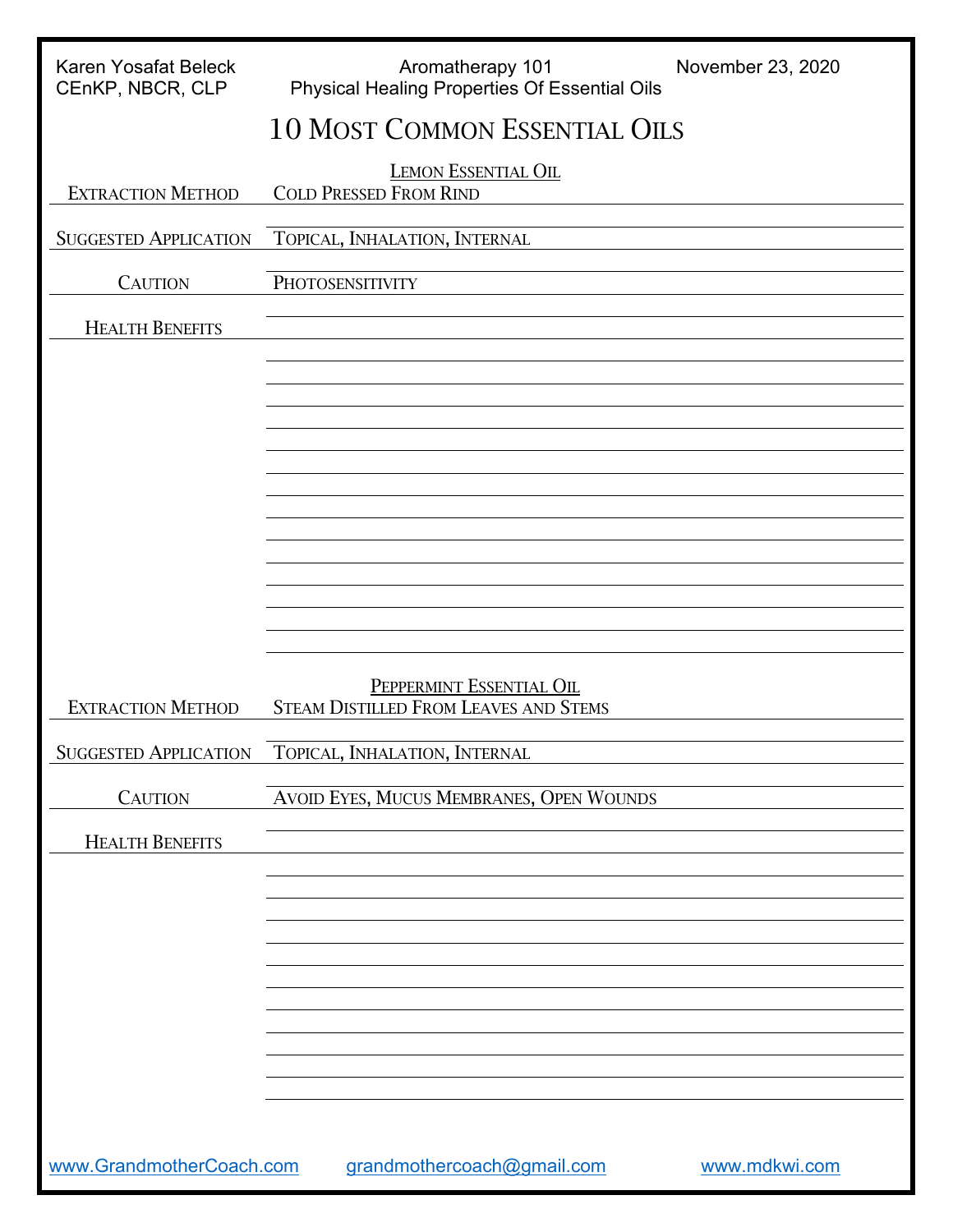| <b>Karen Yosafat Beleck</b>  | Aromatherapy 101                                                           | November 23, 2020 |
|------------------------------|----------------------------------------------------------------------------|-------------------|
| CEnKP, NBCR, CLP             | <b>Physical Healing Properties Of Essential Oils</b>                       |                   |
|                              | <b>10 MOST COMMON ESSENTIAL OILS</b>                                       |                   |
| <b>EXTRACTION METHOD</b>     | <b>LAVENDER ESSENTIAL OIL</b><br><b>STEAM DISTILLED FROM FLOWERING TOP</b> |                   |
| <b>SUGGESTED APPLICATION</b> | TOPICAL, INHALATION, INTERNAL                                              |                   |
| <b>CAUTION</b>               | <b>READ LABEL BEFORE USE</b>                                               |                   |
| <b>HEALTH BENEFITS</b>       |                                                                            |                   |
|                              |                                                                            |                   |
|                              |                                                                            |                   |
|                              |                                                                            |                   |
|                              |                                                                            |                   |
|                              |                                                                            |                   |
|                              |                                                                            |                   |
|                              |                                                                            |                   |
|                              |                                                                            |                   |
| <b>EXTRACTION METHOD</b>     | <b>EUCALYPTUS ESSENTIAL OIL</b><br><b>STEAM DISTILLED FROM LEAVES</b>      |                   |
| <b>SUGGESTED APPLICATION</b> | TOPICAL, INHALATION, INTERNAL                                              |                   |
| <b>CAUTION</b>               | AVOID EYES, MUCUS MEMBRANES, OPEN WOUNDS                                   |                   |
| <b>HEALTH BENEFITS</b>       |                                                                            |                   |
|                              |                                                                            |                   |
|                              |                                                                            |                   |
|                              |                                                                            |                   |
|                              |                                                                            |                   |
|                              |                                                                            |                   |
|                              |                                                                            |                   |
|                              |                                                                            |                   |
| www.GrandmotherCoach.com     | grandmothercoach@gmail.com                                                 | www.mdkwi.com     |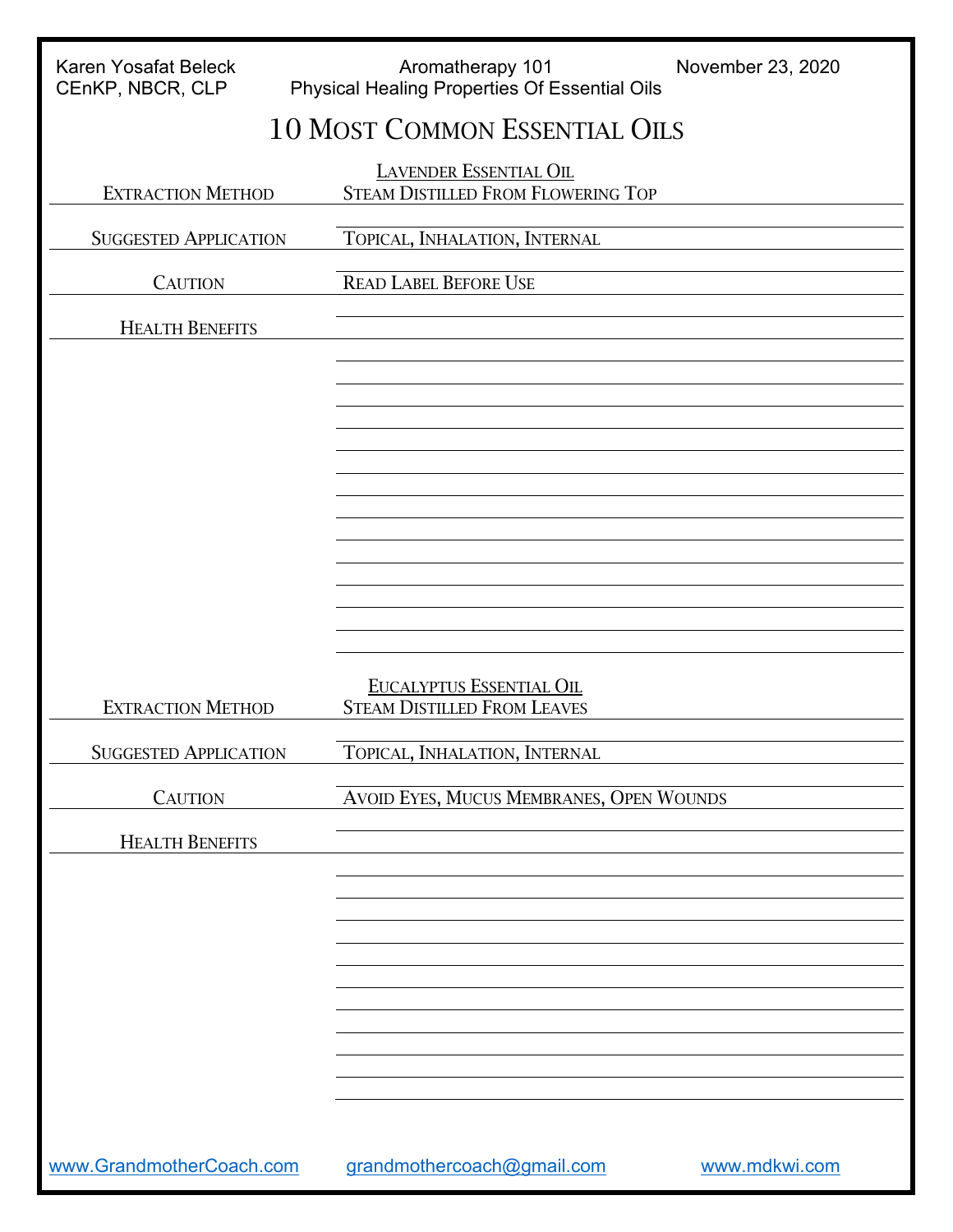| Karen Yosafat Beleck<br>CEnKP, NBCR, CLP | Aromatherapy 101<br>November 23, 2020<br>Physical Healing Properties Of Essential Oils |
|------------------------------------------|----------------------------------------------------------------------------------------|
|                                          | <b>10 MOST COMMON ESSENTIAL OILS</b>                                                   |
| <b>EXTRACTION METHOD</b>                 | <b>GERANIUM ESSENTIAL OIL</b><br><b>STEAM DISTILLED FROM LEAVES</b>                    |
| <b>SUGGESTED APPLICATION</b>             | TOPICAL, INHALATION, INTERNAL                                                          |
| <b>CAUTION</b>                           | <b>READ LABEL BEFORE USE</b>                                                           |
| <b>HEALTH BENEFITS</b>                   |                                                                                        |
|                                          |                                                                                        |
|                                          |                                                                                        |
|                                          |                                                                                        |
|                                          |                                                                                        |
|                                          |                                                                                        |
|                                          |                                                                                        |
|                                          |                                                                                        |
|                                          |                                                                                        |
| <b>EXTRACTION METHOD</b>                 | <b>CYPRESS ESSENTIAL OIL</b><br><b>STEAM DISTILLED FROM BRANCHES</b>                   |
| <b>SUGGESTED APPLICATION</b>             | TOPICAL, INHALATION                                                                    |
| <b>CAUTION</b>                           | <b>READ LABEL BEFORE USE</b>                                                           |
| <b>HEALTH BENEFITS</b>                   |                                                                                        |
|                                          |                                                                                        |
|                                          |                                                                                        |
|                                          |                                                                                        |
|                                          |                                                                                        |
|                                          |                                                                                        |
|                                          |                                                                                        |
|                                          |                                                                                        |
| www.GrandmotherCoach.com                 | grandmothercoach@gmail.com<br>www.mdkwi.com                                            |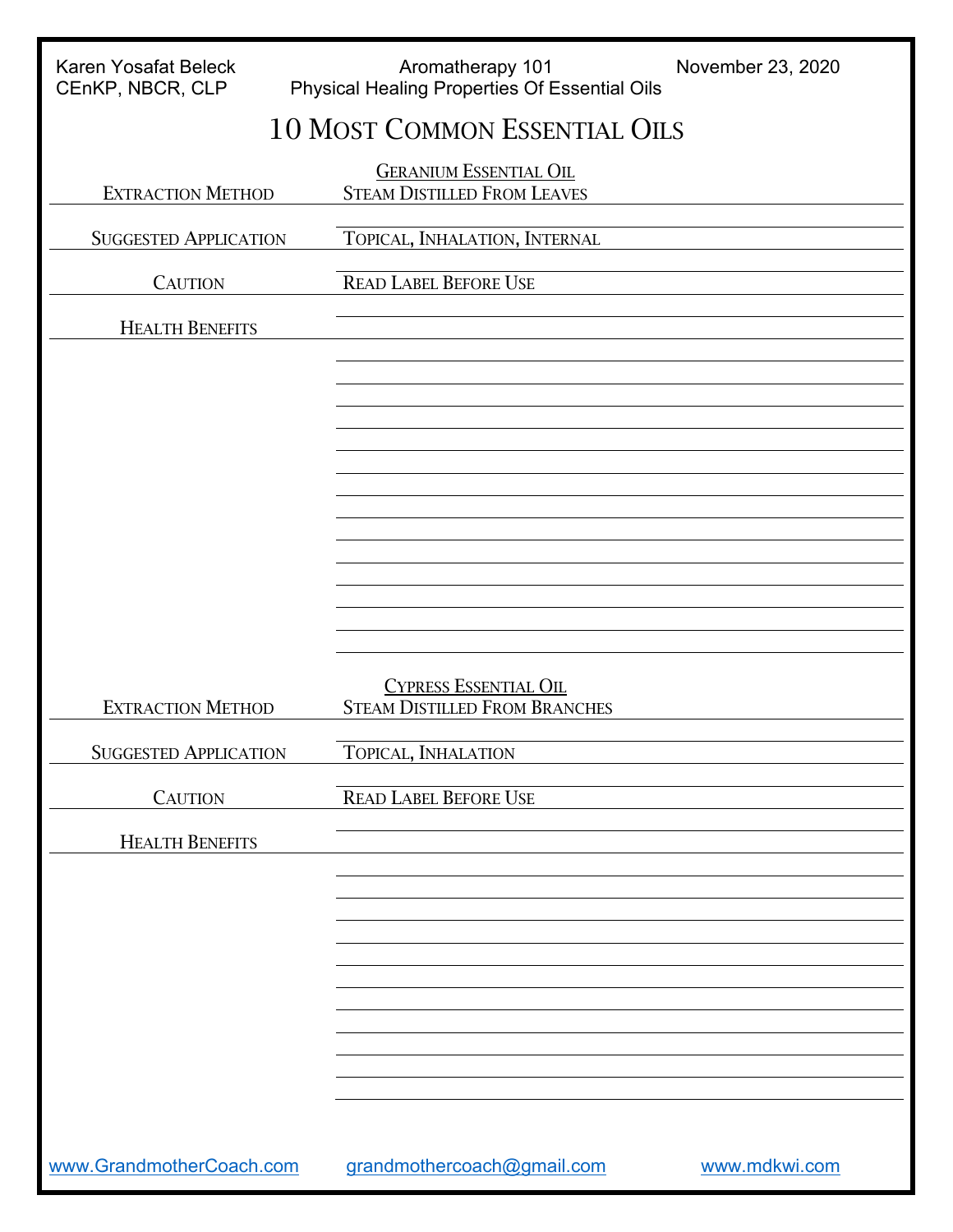| Karen Yosafat Beleck<br>CEnKP, NBCR, CLP | Aromatherapy 101<br>November 23, 2020<br>Physical Healing Properties Of Essential Oils |
|------------------------------------------|----------------------------------------------------------------------------------------|
|                                          | <b>10 MOST COMMON ESSENTIAL OILS</b>                                                   |
| <b>EXTRACTION METHOD</b>                 | <b>TEA TREE ESSENTIAL OIL</b><br><b>STEAM DISTILLED FROM LEAVES</b>                    |
| <b>SUGGESTED APPLICATION</b>             | TOPICAL, INHALATION                                                                    |
| <b>CAUTION</b>                           | <b>TEST FOR SKIN SENSITIVITY</b>                                                       |
| <b>HEALTH BENEFITS</b>                   |                                                                                        |
|                                          |                                                                                        |
|                                          |                                                                                        |
|                                          |                                                                                        |
|                                          |                                                                                        |
|                                          |                                                                                        |
|                                          |                                                                                        |
|                                          |                                                                                        |
|                                          |                                                                                        |
| <b>EXTRACTION METHOD</b>                 | ROMAN CHAMOMILE ESSENTIAL OIL<br><b>STEAM DISTILLED FROM FLOWERS</b>                   |
| <b>SUGGESTED APPLICATION</b>             | TOPICAL, INHALATION, INTERNAL                                                          |
| <b>CAUTION</b>                           | <b>READ LABEL BEFORE USE</b>                                                           |
| <b>HEALTH BENEFITS</b>                   |                                                                                        |
|                                          |                                                                                        |
|                                          |                                                                                        |
|                                          |                                                                                        |
|                                          |                                                                                        |
|                                          |                                                                                        |
|                                          |                                                                                        |
|                                          |                                                                                        |
| www.GrandmotherCoach.com                 | grandmothercoach@gmail.com<br>www.mdkwi.com                                            |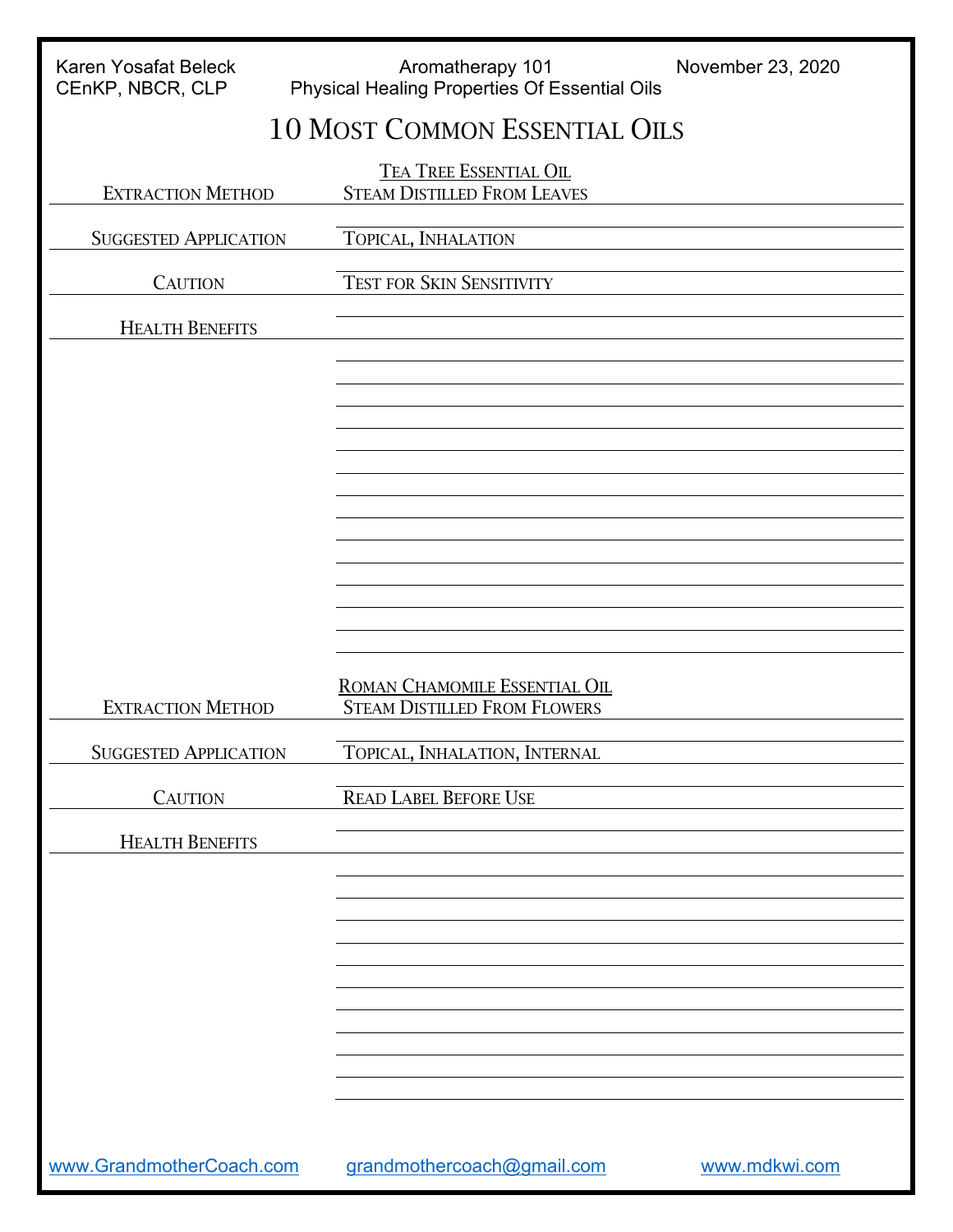| <b>Karen Yosafat Beleck</b><br>CEnKP, NBCR, CLP | Aromatherapy 101<br>November 23, 2020<br><b>Physical Healing Properties Of Essential Oils</b> |  |
|-------------------------------------------------|-----------------------------------------------------------------------------------------------|--|
| <b>10 MOST COMMON ESSENTIAL OILS</b>            |                                                                                               |  |
| <b>EXTRACTION METHOD</b>                        | <b>MARJORAM ESSENTIAL OIL</b><br><b>STEAM DISTILLED FROM LEAVES</b>                           |  |
| <b>SUGGESTED APPLICATION</b>                    | TOPICAL, INHALATION, INTERNAL                                                                 |  |
| <b>CAUTION</b>                                  | <b>READ LABEL BEFORE USE</b>                                                                  |  |
| <b>HEALTH BENEFITS</b>                          |                                                                                               |  |
|                                                 |                                                                                               |  |
|                                                 |                                                                                               |  |
|                                                 |                                                                                               |  |
|                                                 |                                                                                               |  |
|                                                 |                                                                                               |  |
|                                                 |                                                                                               |  |
|                                                 |                                                                                               |  |
| <b>EXTRACTION METHOD</b>                        | <b>THYME ESSENTIAL OIL</b><br><b>STEAM DISTILLED FROM LEAVES AND FLOWERS</b>                  |  |
| <b>SUGGESTED APPLICATION</b>                    | TOPICAL, INHALATION, INTERNAL                                                                 |  |
| <b>CAUTION</b>                                  | USE CAUTION WITH CHILDREN & INFANTS.                                                          |  |
| <b>HEALTH BENEFITS</b>                          | <b>DILUTE FOR TOPICAL USE</b>                                                                 |  |
|                                                 |                                                                                               |  |
|                                                 |                                                                                               |  |
|                                                 |                                                                                               |  |
|                                                 |                                                                                               |  |
|                                                 |                                                                                               |  |
|                                                 |                                                                                               |  |
| www.GrandmotherCoach.com                        | grandmothercoach@gmail.com<br>www.mdkwi.com                                                   |  |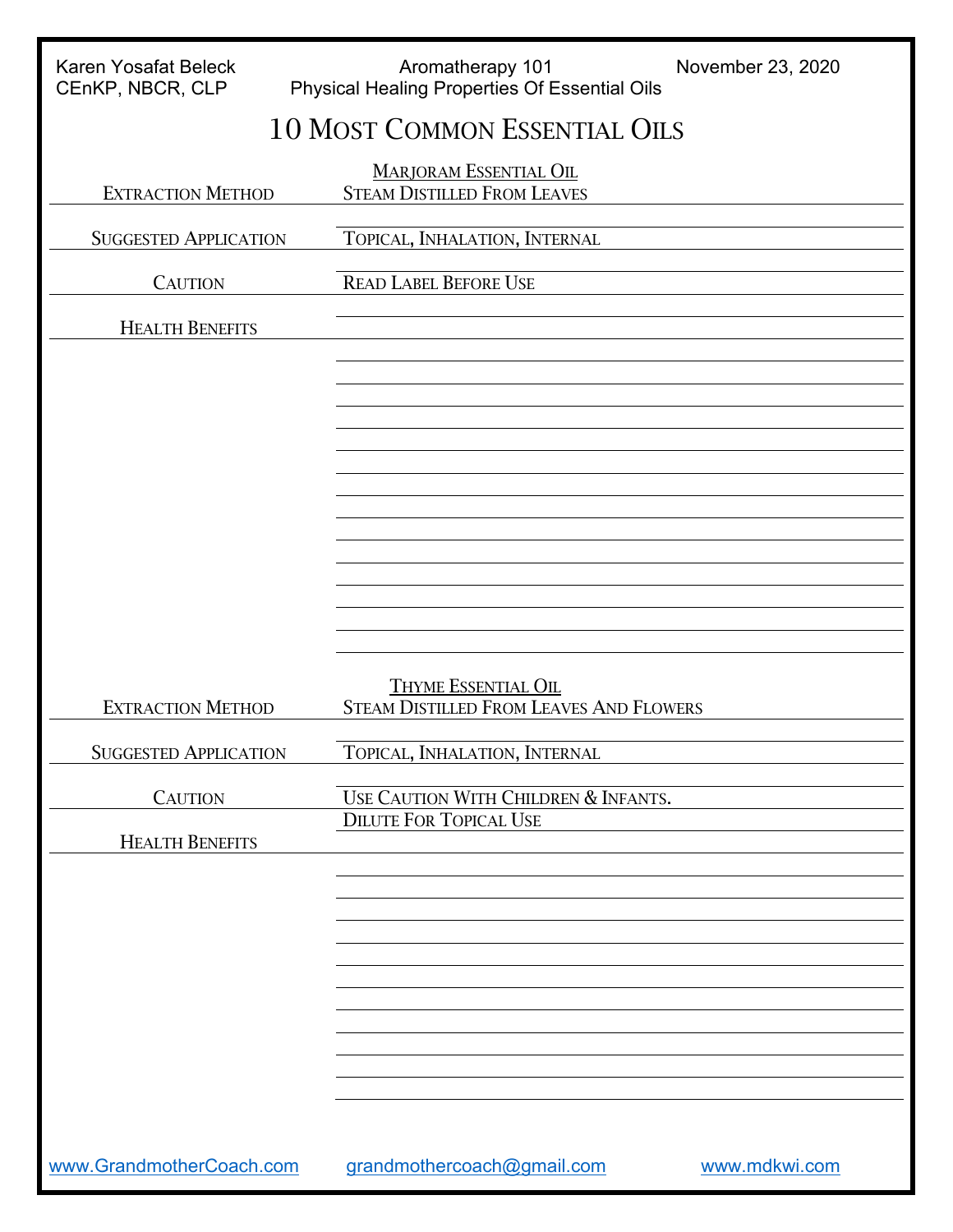| <b>Karen Yosafat Beleck</b><br>CEnKP, NBCR, CLP                         | Aromatherapy 101<br>November 23, 2020<br><b>Physical Healing Properties Of Essential Oils</b> |
|-------------------------------------------------------------------------|-----------------------------------------------------------------------------------------------|
|                                                                         | <b>10 MOST COMMON ESSENTIAL OILS BLENDS</b>                                                   |
| <b>ESSENTIAL OIL</b>                                                    | <b>VALOR OIL BLEND</b><br>ROSEWOOD, BLUE TANSY, FRANKINCENSE, SPRUCE                          |
| <b>HEALTH BENEFITS</b>                                                  |                                                                                               |
|                                                                         |                                                                                               |
|                                                                         |                                                                                               |
|                                                                         |                                                                                               |
| <b>ESSENTIAL OIL</b>                                                    | THIEVES OIL BLEND<br>CLOVE, LEMON, CINNAMON, EUCALYPTUS, ROSEMARY                             |
| <b>HEALTH BENEFITS</b>                                                  |                                                                                               |
|                                                                         |                                                                                               |
|                                                                         |                                                                                               |
|                                                                         | PURIFICATION OIL BLEND                                                                        |
| <b>ESSENTIAL OIL</b>                                                    | CITRONELLA, LEMONGRASS, LAVANDIN, ROSEMARY, TEA TREE, MYRTLE                                  |
| <b>HEALTH BENEFITS</b>                                                  |                                                                                               |
|                                                                         |                                                                                               |
| <b>ESSENTIAL OIL</b>                                                    | PAN AWAY OIL BLEND<br>HELICHRYSUM, WINTERGREEN, CLOVE, PEPPERMINT                             |
| <b>HEALTH BENEFITS</b>                                                  |                                                                                               |
|                                                                         |                                                                                               |
|                                                                         |                                                                                               |
| <b>ESSENTIAL OIL</b>                                                    | <b>DI-TONE OIL BLEND</b><br>TARRAGON, GINGER, JUNIPER, ANISE,                                 |
| <b>HEALTH BENEFITS</b>                                                  |                                                                                               |
|                                                                         |                                                                                               |
|                                                                         |                                                                                               |
| www.GrandmotherCoach.com<br>grandmothercoach@gmail.com<br>www.mdkwi.com |                                                                                               |